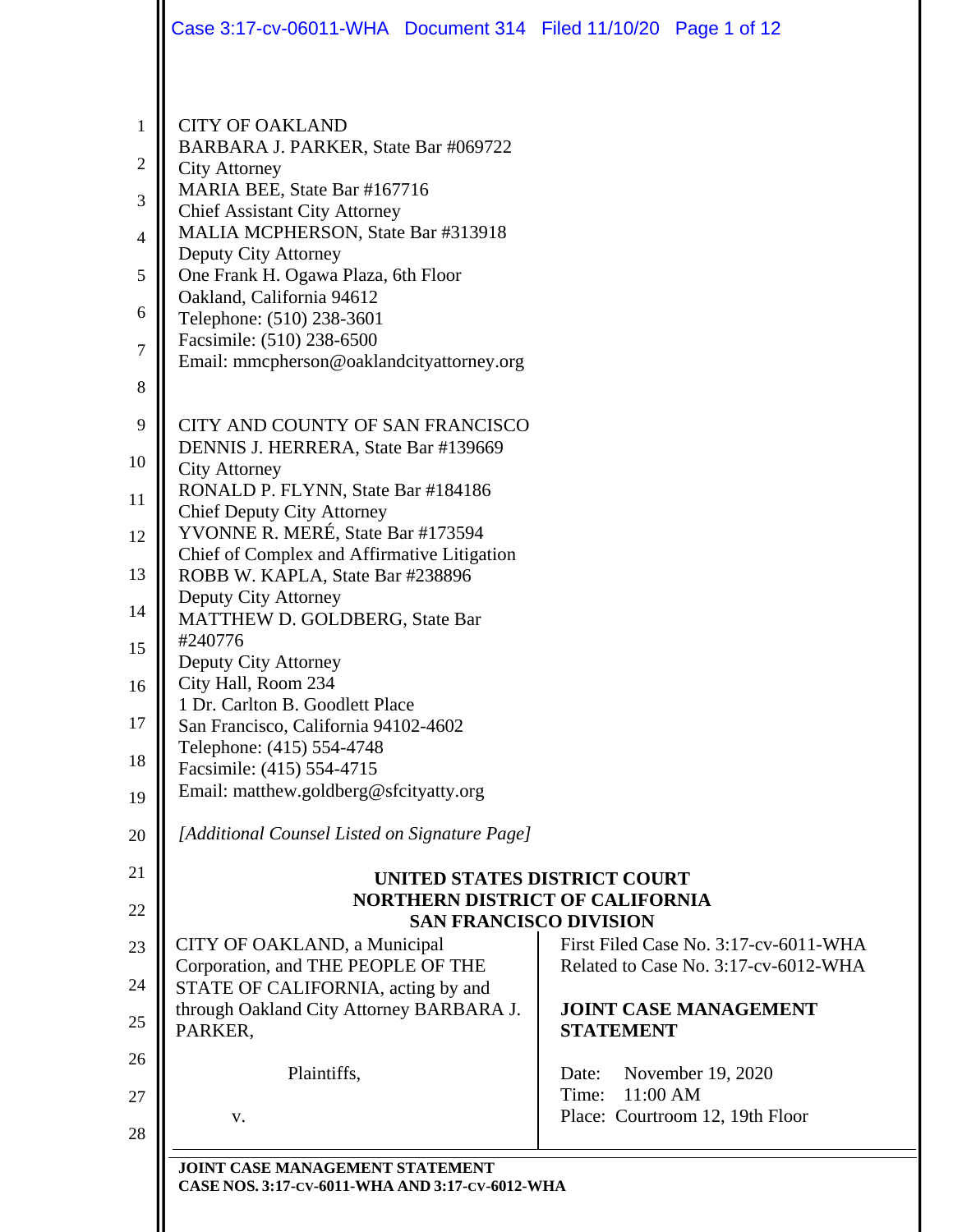<span id="page-1-0"></span>

|                                         | Case 3:17-cv-06011-WHA  Document 314  Filed 11/10/20  Page 2 of 12                                                                                                                                                                                                                                                                                                     |                                                                                         |                |
|-----------------------------------------|------------------------------------------------------------------------------------------------------------------------------------------------------------------------------------------------------------------------------------------------------------------------------------------------------------------------------------------------------------------------|-----------------------------------------------------------------------------------------|----------------|
|                                         |                                                                                                                                                                                                                                                                                                                                                                        |                                                                                         |                |
| 1<br>$\overline{2}$<br>3<br>4<br>5<br>6 | BP P.L.C., a public limited company of<br>England and Wales, CHEVRON<br>CORPORATION, a Delaware corporation,<br>CONOCOPHILLIPS COMPANY, a Delaware<br>corporation, EXXON MOBIL<br>CORPORATION, a New Jersey corporation,<br>ROYAL DUTCH SHELL PLC, a public<br>limited company of England and Wales, and<br>DOES 1 through 10,<br>Defendants                           |                                                                                         |                |
| 7                                       | <b>CITY AND COUNTY OF SAN</b>                                                                                                                                                                                                                                                                                                                                          | Case No. 3:17-cv-6012-WHA                                                               |                |
| 8                                       | FRANCISCO, a Municipal Corporation, and<br>THE PEOPLE OF THE STATE OF                                                                                                                                                                                                                                                                                                  |                                                                                         |                |
| 9<br>10                                 | CALIFORNIA, acting by and through the San<br>Francisco City Attorney DENNIS J.                                                                                                                                                                                                                                                                                         |                                                                                         |                |
| 11                                      | HERRERA,                                                                                                                                                                                                                                                                                                                                                               |                                                                                         |                |
| 12                                      | Plaintiffs,                                                                                                                                                                                                                                                                                                                                                            |                                                                                         |                |
| 13                                      | V.                                                                                                                                                                                                                                                                                                                                                                     |                                                                                         |                |
| 14                                      | BP P.L.C., a public limited company of                                                                                                                                                                                                                                                                                                                                 |                                                                                         |                |
| 15                                      | England and Wales, CHEVRON<br>CORPORATION, a Delaware corporation,                                                                                                                                                                                                                                                                                                     |                                                                                         |                |
| 16                                      | CONOCOPHILLIPS COMPANY, a Delaware<br>corporation, EXXON MOBIL                                                                                                                                                                                                                                                                                                         |                                                                                         |                |
| 17                                      | CORPORATION, a New Jersey corporation,<br>ROYAL DUTCH SHELL PLC, a public                                                                                                                                                                                                                                                                                              |                                                                                         |                |
| 18                                      | limited company of England and Wales, and<br>DOES 1 through 10,                                                                                                                                                                                                                                                                                                        |                                                                                         |                |
| 19                                      | Defendants.                                                                                                                                                                                                                                                                                                                                                            |                                                                                         |                |
| 20                                      |                                                                                                                                                                                                                                                                                                                                                                        |                                                                                         |                |
| 21                                      |                                                                                                                                                                                                                                                                                                                                                                        |                                                                                         |                |
| 22                                      |                                                                                                                                                                                                                                                                                                                                                                        | This Court set a further case management conference for November 19, 2020 at 11:00 a.m. |                |
| 23                                      | The parties provide a brief summary of the procedural history of these cases and their respective                                                                                                                                                                                                                                                                      |                                                                                         |                |
| 24                                      | positions regarding how these cases should proceed in case such information may be of assistance                                                                                                                                                                                                                                                                       |                                                                                         |                |
| 25                                      | to the Court during the case management conference or otherwise. <sup>1</sup>                                                                                                                                                                                                                                                                                          |                                                                                         |                |
| 26<br>27<br>28                          | In joining this Case Management Statement, Defendants BP P.L.C., ConocoPhillips Company, Exxon Mobil<br>Corporation, and Royal Dutch Shell PLC, do not waive any argument or defense regarding the Court's lack of<br>personal jurisdiction over them, nor do they seek to vacate or alter the Court's previous personal-jurisdiction order<br>under Rule $12(b)(2)$ . |                                                                                         |                |
|                                         | JOINT CASE MANAGEMENT STATEMENT<br>CASE NOS. CASE No. 3:17-CV-6011-WHA AND 3:17-CV-6012-WHA                                                                                                                                                                                                                                                                            |                                                                                         | $\overline{2}$ |
|                                         |                                                                                                                                                                                                                                                                                                                                                                        |                                                                                         |                |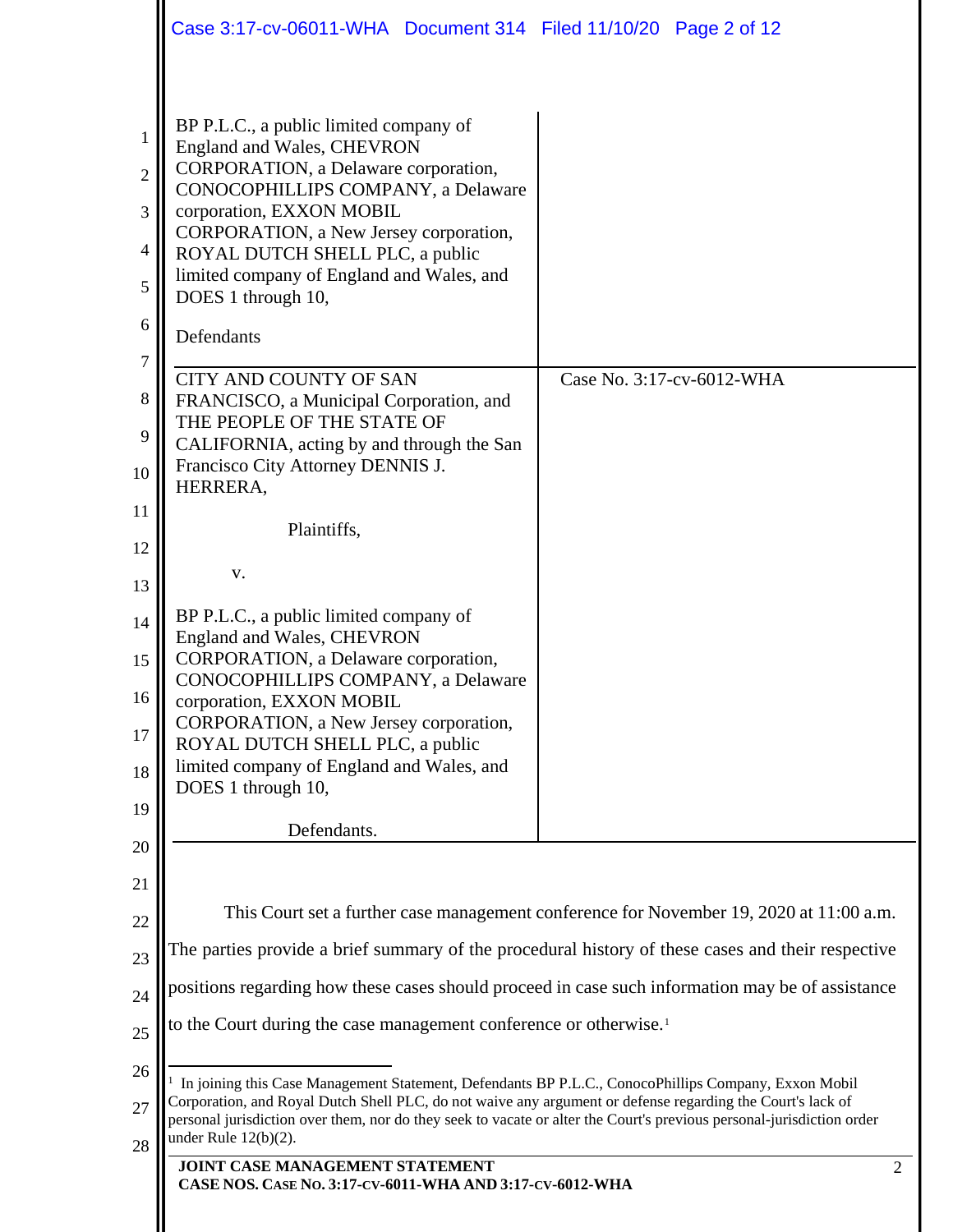## 1 **A. Procedural History**

2 3 4 5 On September 19, 2017, the People of the State of California, by and through the San Francisco City Attorney, filed their Complaint in the Superior Court for the County of San Francisco, and the People of the State of California, by and through the Oakland City Attorney, filed their Complaint in the Superior Court for the County of Alameda.

6 7 8 9 10 11 12 13 Defendants removed these cases on October 20, 2017. Case No. 17-6011 Dkt. No. 1; Case No. 17-0601[2](#page-2-0) Dkt. No. 1.<sup>2</sup> Defendants asserted seven grounds for removal: (1) that the People's claims arose under federal common law; (2) that the People's claims raised disputed and substantial federal issues; (3) that the People's claims were completely preempted by federal law; (4) that the People's claims were removable under the Outer Continental Shelf Lands Act, 43 U.S.C. §1349(b) ("OCSLA"); (5) that the cases were removable under the federal officer removal statute, 28 U.S.C.  $\S 1442(a)(1)$ ; (6) that federal enclaves jurisdiction was present; and (7) that the cases were removable under the federal bankruptcy statute, 28 U.S.C. §1452(a). *Id.*

The Court issued an order relating the cases on October 31, 2017. Dkt. No. 32.

15 16 17 18 19 20 The People moved to remand on November 20, 2017. Dkt. No. 81. On February 27, 2018, the Court denied the People's motion to remand, concluding that their claims were necessarily governed by federal law. Dkt. No. 134. The Court did not reach Defendants' six other grounds for removal. The People subsequently amended their complaints by adding a claim for public nuisance under federal common law, while "reserv[ing] all rights with respect to whether jurisdiction is proper in federal court." Dkt. No. 199; Case No. 17-06012 Dkt. No. 168.

21 22 23 On June 25, 2018, this Court granted Defendants' motions to dismiss for failure to state a claim. Dkt. No. 283. On July 27, 2018, the Court granted Defendants' motions to dismiss for lack of personal jurisdiction, which four of the five Defendants filed. Dkt No. 287.

24 25 26 27 On appeal, the Ninth Circuit held the Court erred in asserting jurisdiction under 28 U.S.C. § 1331. *City of Oakland v. BP PLC*, 960 F.3d 570, 582 (9th Cir. 2020). The Ninth Circuit further held that the People had not waived their challenge to subject matter jurisdiction by amending their

<span id="page-2-0"></span>28

14

 $\frac{1}{2}$ <sup>2</sup> Unless otherwise noted, all docket references are to Case No. 17-cv-06011.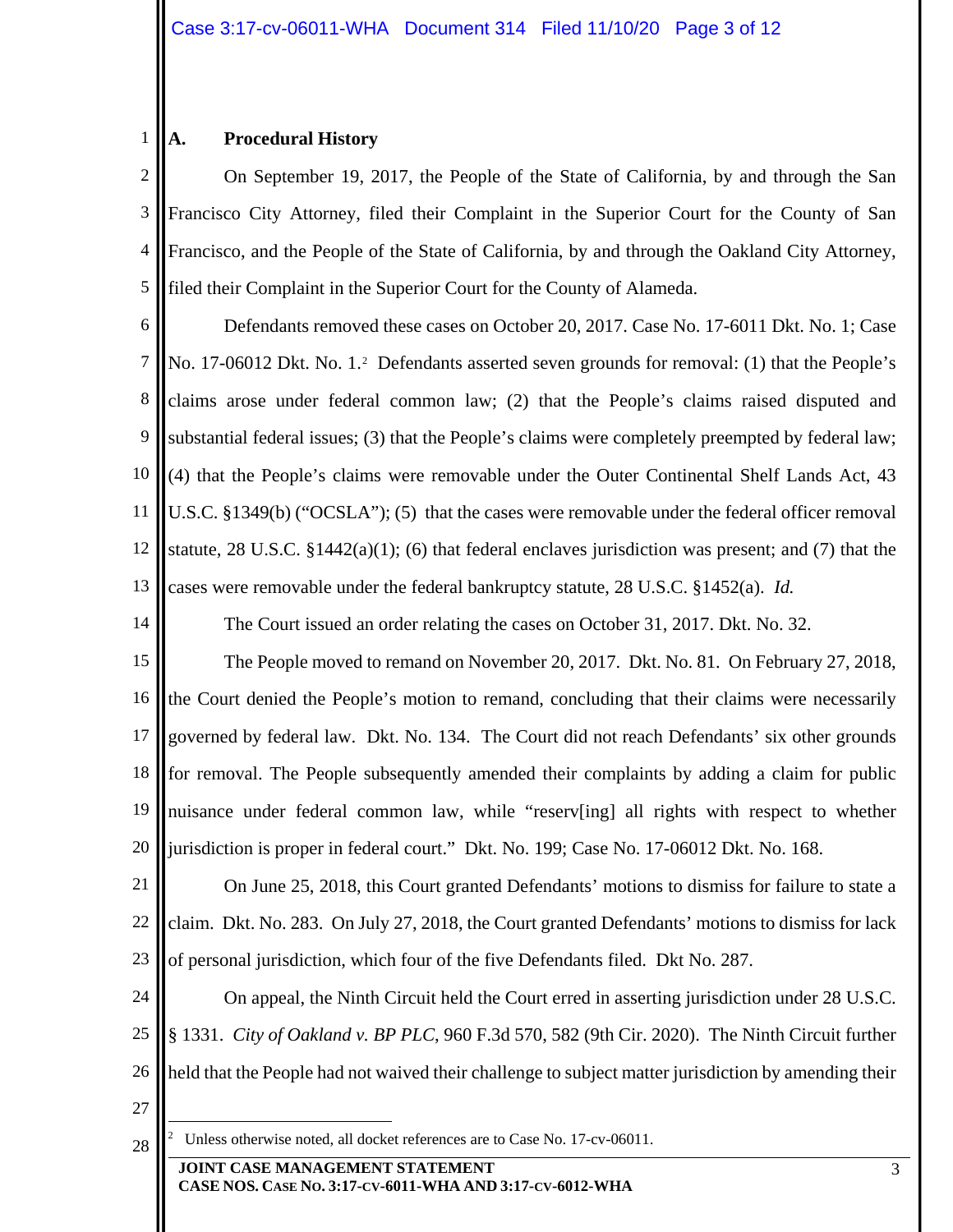1 2 3 complaints to add a cause of action under federal common law. *Id.* at 585. The Ninth Circuit then remanded "these cases to the district court to determine whether there was an alternative basis for jurisdiction." *Id.*[3](#page-3-0)

4 5 6 7 8 9 10 On August 12, 2020, the Ninth Circuit panel amended its opinion to clarify that it was rejecting the Defendants' argument that federal-question jurisdiction existed because the navigable waters of the United States were the alleged instrumentality of the People's claimed harms. *City of Oakland v. BP PLC*, 969 F.3d 895 (9th Cir. 2020). The Ninth Circuit denied Defendants' petition for rehearing or rehearing en banc. *Id.* Defendants intend to file a petition for a writ of certiorari to request Supreme Court review of the Ninth Circuit's decision, which is due by January 11, 2021.

11 12 13 14 15 16 17 18 19 On May 26, 2020, the same Ninth Circuit panel issued an opinion affirming Judge Chhabria's remand order in a substantially similar climate change case in which each of the five Defendants here were sued. *County of San Mateo v. Chevron Corp.*, 960 F.3d 586 (9th Cir. 2020) (*San Mateo*). In *San Mateo*, the Ninth Circuit considered and rejected arguments concerning federal-officer jurisdiction, but found that it did not have jurisdiction to consider other grounds asserted by Defendants. *Id.* at 598–603. The Ninth Circuit granted Defendants' motion to stay the mandate pending the resolution of Defendants' certiorari petition. Defendants also intend to file a petition for a writ of certiorari from the Ninth Circuit's decision in *San Mateo*, which is due by January 4, 2021.

20

On August 21, 2020, the Ninth Circuit issued its mandate in these cases. ECF No. 256.

- 21 **B. The Parties' Positions**
- 22

## **1. The People's Position**

23 24 25 The Court should grant the parties leave to file supplemental briefing on the People's motion to remand to enable them to address new federal court decisions, including the substantial number of cases that have remanded substantially similar climate cases to their respective state

<sup>26</sup>

<span id="page-3-0"></span><sup>27</sup> 28 <sup>-</sup><br>3 The Ninth Circuit did "not reach the question whether the district court lacked personal jurisdiction over four of the defendants. If, on remand, the district court determines that the cases must proceed in state court, the Cities are free to move the district court to vacate its personal-jurisdiction ruling." *Id.* at 585 n.13.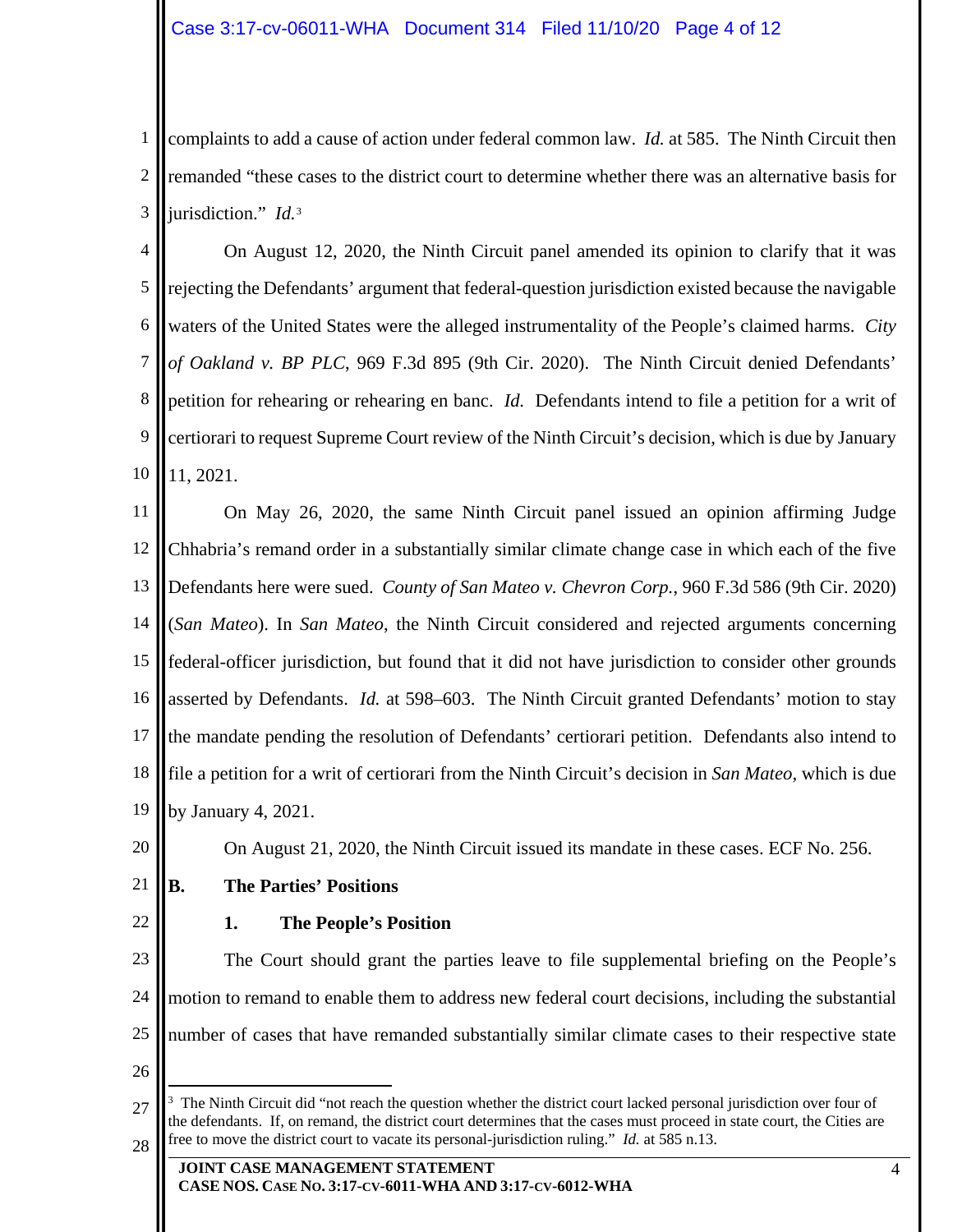1 2 3 4 5 6 7 8 courts.[4](#page-4-0) Concurrent briefing should also be permitted on the People's anticipated motions to amend their Complaints to withdraw their claims for relief under federal common law and for vacatur of the Court's personal-jurisdiction order under Rule 12(b)(2). A hearing should follow, at which the People will request that (1) the Court allow the People to amend their Complaints to withdraw their federal common law claims (which were added only as a protective measure, in response to this Court's ruling that federal common law controls); (2) the Court vacate its ruling on personal jurisdiction without prejudice to Defendants renewing their personal-jurisdiction motions in state court; and (3) remanding these actions to state court.

9 10 11 12 13 14 15 16 17 18 19 20 21 The People do not believe that any further stay of these proceedings is warranted. In a substantially similar action, the District of Hawai'i denied a motion to stay proceedings pending certiorari in *County of San Mateo v. Chevron Corp*, which raised many of the same arguments Defendants assert below. See City and County of Honolulu v. Sunoco LP, D. Haw. Case No. 20- 00163 Dkt. Nos. 111 ("Defendants in this case will not be 'irreparably injured absent a stay'; a further stay will, however, 'substantially injure' Plaintiff by unnecessarily prolonging these proceedings for an indeterminate amount of time; and there is 'always a public interest' in the 'prompt' resolution of a dispute."), 115 (denying motion to reconsider order because "the Court remain[ed] unpersuaded that the contingent utility of a stay in this case outweighs proceeding in the normal course with, at the very least, Plaintiff's anticipated motion to remand."). Defendants request for a stay should be denied here for similar reasons. The People do not believe that any further stay of these proceedings is warranted and will respond to Defendants' arguments regarding a stay and other issues at an appropriate time and in an appropriate manner in response to a properly

- 22
- 23

## **JOINT CASE MANAGEMENT STATEMENT CASE NOS. CASE NO. 3:17-CV-6011-WHA AND 3:17-CV-6012-WHA**

<span id="page-4-0"></span><sup>24</sup> 25 26 27 28 4 *See Mayor & City Council of Baltimore v. BP P.L.C.*, 388 F. Supp. 3d 538 (D. Md. 2019) (granting motion to remand), *as amended* (June 20, 2019), *aff'd in part, appeal dismissed in part*, 952 F.3d 452 (4th Cir. 2020), *petition for cert. filed*, No. 19-1189 (Mar. 31, 2020); *Cty. of San Mateo v. Chevron Corp.*, 294 F. Supp. 3d 934, 937 (N.D. Cal. 2018) (same), *aff'd in part, appeal dismissed in part*, 960 F.3d 586 (9th Cir. 2020), *reh'g en banc denied* (Aug. 4, 2020); *Bd. of Cty. Comm'rs of Boulder Cty. v. Suncor Energy (U.S.A.) Inc.*, 405 F. Supp. 3d 947 (D. Colo. 2019) (granting motion to remand), *aff'd in part, appeal dismissed in part*, 965 F.3d 792 (10th Cir. 2020); *Rhode Island v. Chevron Corp.*, 393 F. Supp. 3d 142 (D.R.I. 2019) (granting motion to remand), *aff'd* \_\_ F. 3d. \_\_\_, No. 19-1818, 2020 WL 6336000 (9th Cir. 2020); *Massachusetts v. Exxon Mobil Corp.*, \_\_ F. Supp. 3d \_\_, No. CV 19-12430-WGY, 2020 WL 2769681 (D. Mass. May 28, 2020) (same).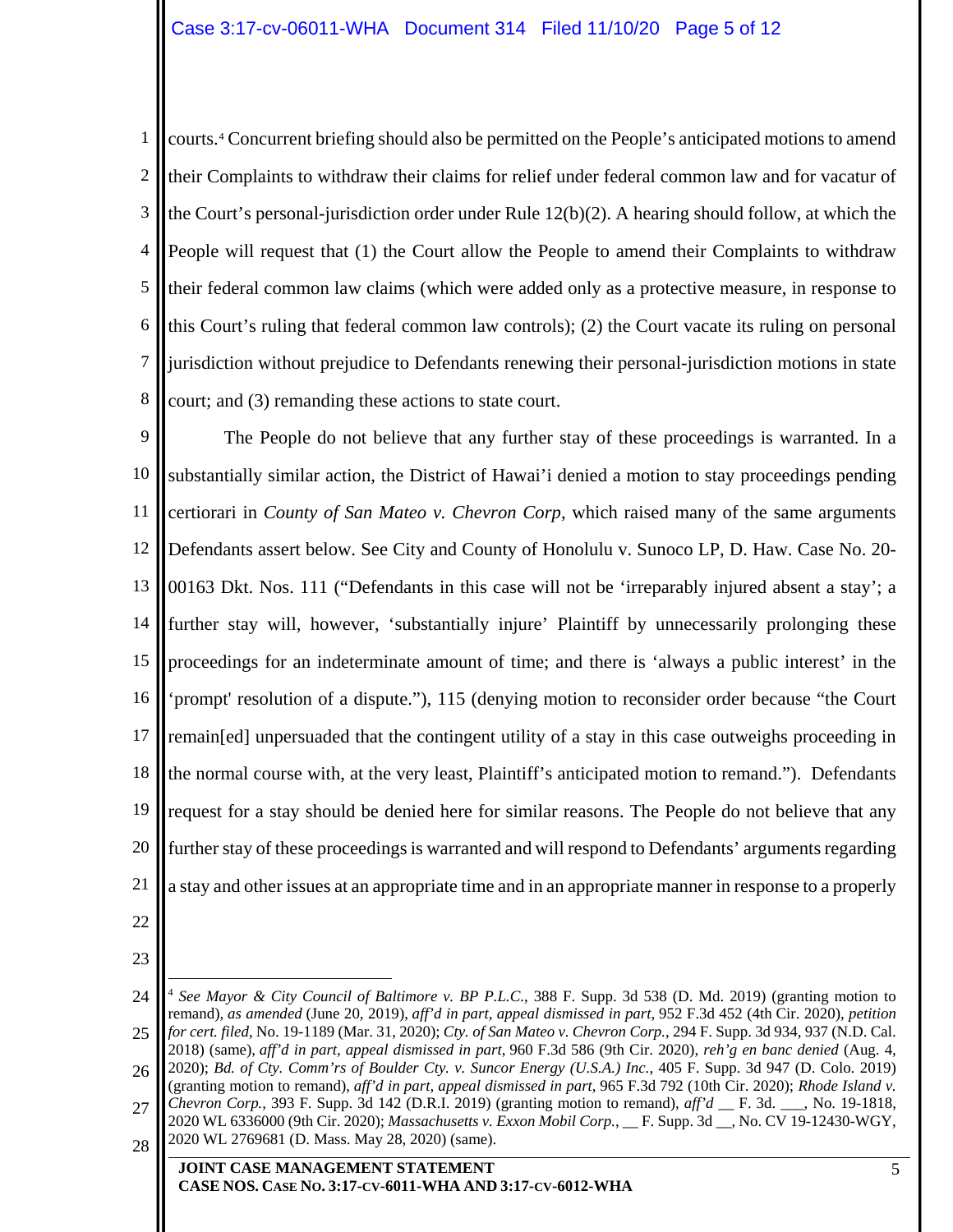1 2 noticed motion. The People request that briefing on all four issues (remand, amendment, vacatur, and stay) proceed concurrently upon the filing of appropriate motions."

3

28

## **2. Defendants' Position**

4 5 6 7 8 Defendants are prepared to vigorously defend the propriety of removal on each of the grounds that remain before this Court on any schedule that the Court desires, but Defendants respectfully submit that it would be more efficient to defer further proceedings pending the U.S. Supreme Court's disposition of forthcoming petitions for writ of certiorari in this case and *County of San Mateo*.

9 10 11 12 13 14 15 16 If the petition in this case is granted, the Supreme Court could eliminate any need for further proceedings here by holding, as this Court correctly decided, that Plaintiffs' claims necessarily "arise under" federal law or that Plaintiffs were barred from challenging removal on appeal after having cured any jurisdictional defect through their amended Complaints and litigating the case to a judgment. Plaintiff's reliance on Judge Watson's decision not to stay remand briefing in City and County of Honolulu is misplaced for several reasons including, most obviously, that Defendants are seeking certiorari in this case, and therefore there is no question that the Supreme Court proceedings will directly bear on the issues presented here.

17 18 19 20 21 22 23 24 25 26 27 The Supreme Court could also reverse the Ninth Circuit's conclusion in *County of San Mateo* that federal appellate jurisdiction is confined exclusively to the federal officer removal statute. The entrenched circuit split on this issue seems the likely reason the Ninth Circuit stayed the mandate in *County of San Mateo*. *See* Nos. 18-15499, Dkt. 238. If the Supreme Court grants certiorari in that case and reverses, the Ninth Circuit will address the same grounds for removal that remain pending in this action. And while there are factual differences between the two cases, any decision the Ninth Circuit issues in *County of San Mateo* will likely guide this Court in resolving the remaining issues in Plaintiffs' remand motion here. Defendants note that on October 2, 2020, the Supreme Court granted certiorari in another climate change related case, *BP p.l.c. v. Mayor & City Council of Baltimore*, No. 19-1189 (U.S.), presenting the same question that is raised in *County of San Mateo*: whether 28 U.S.C. § 1447(d) permits a court of appeals to

**JOINT CASE MANAGEMENT STATEMENT CASE NOS. CASE NO. 3:17-CV-6011-WHA AND 3:17-CV-6012-WHA**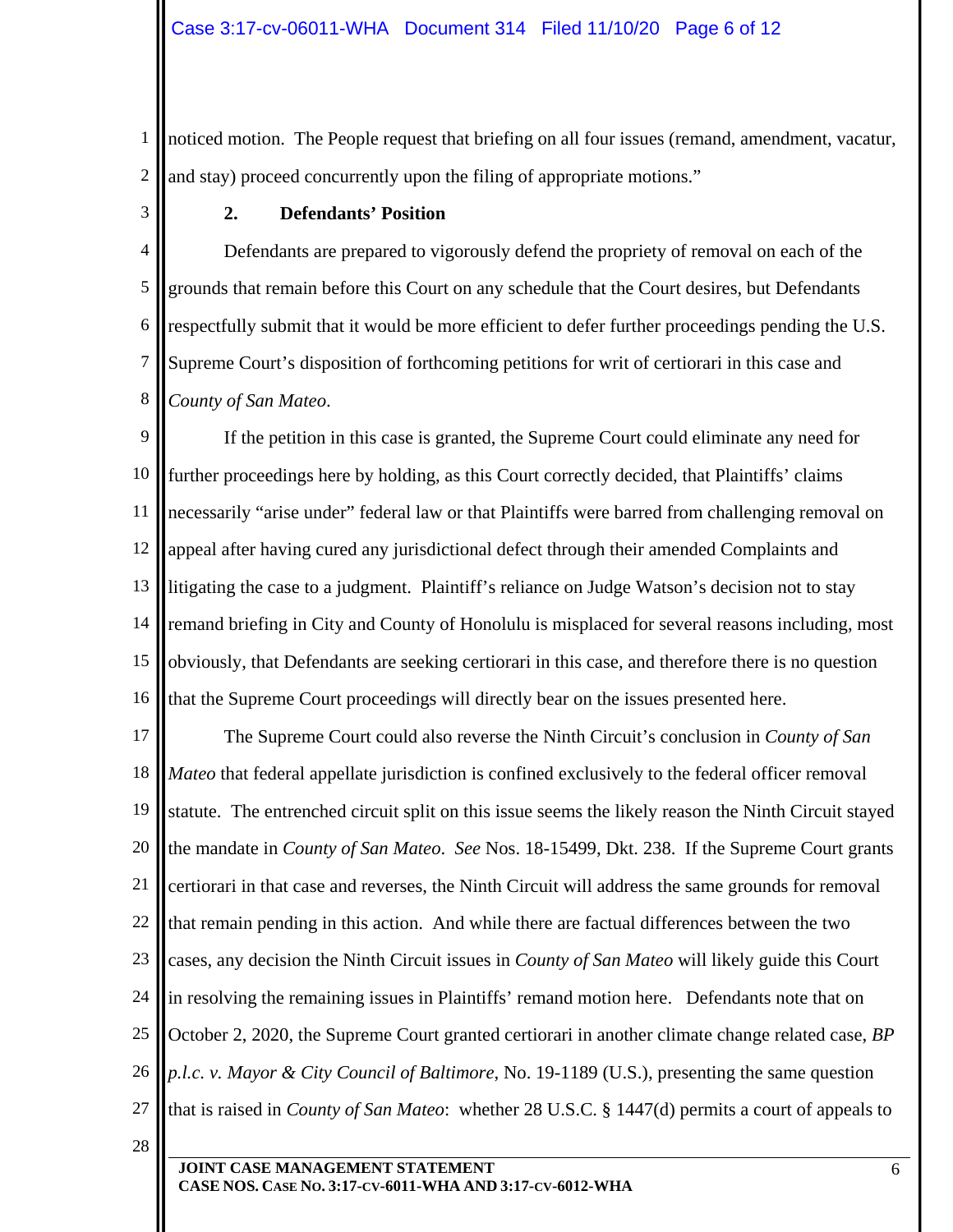1 2 3 review any issue encompassed in a district court's order remanding a removed case to state court where the removing defendant premised removal in part on the federal-officer removal statute, 28 U.S.C. § 1442, or the civil-rights removal statute, 28 U.S.C. § 1443.

4 5 6 7 8 9 10 Deferring further proceedings in this Court will not cause undue delay. The petitions for certiorari in this case and *County of San Mateo* are due on January 4 and January 11, 2021, respectively. The Supreme Court could rule on the petitions relatively soon thereafter, depending on how long Plaintiffs take to respond. *See* S.Ct. Rule 16.5 ("If a brief in opposition is timely filed, the Clerk will distribute the petition . . . no less than 14 days after the brief in opposition is filed."). Even if Plaintiffs take the full time available to them to respond, the Supreme Court will still likely rule on the petitions before the end of the coming Term.

11 12 13 14 As noted above, Defendants are prepared to litigate the outstanding issues presented by Plaintiffs' remand motions if the Court is so inclined. Whenever the cases move forward, however, Defendants request that the Court permit the parties to submit supplemental briefing on those issues to address new case law and present an augmented evidentiary record. *See*

15 *Manoukian v. John Bean Techs. Corp.*, 2018 WL 6133679, at \*5 (C.D. Cal. Apr. 23, 2018)

16 ("Court shall exercise its discretion to request … supplemental briefing, supported by admissible

17 evidence" before deciding plaintiff's motion to remand.); *Warren v. Comm'r*, 282 F.3d 1119,

18 1121-22 (9th Cir. 2002) (holding that a court may exercise its discretion to request supplemental

19 20 21 briefing "to obtain more information in order to make a more informed and reasoned decision") (citing *United States Nat'l Bank v. Independent Ins. Agents of America, Inc.*, 508 U.S. 439, 445- 48 (1993))[.5](#page-6-0)

22 23 24 25 In the nearly two-and-a-half years that have elapsed since this Court first denied Plaintiffs' motions to remand and granted Defendants' motions to dismiss, the Defendants have developed an even more robust factual record supporting the grounds for removal asserted in these cases. Defendants have identified substantial additional facts, evidence, and authorities

26

<span id="page-6-0"></span>27 28  $\frac{1}{5}$  Chevron may file and serve additional third-party complaints against other foreign state-owned energy companies. Shortly after Plaintiffs moved to remand and before the Court ruled on that motion, Chevron served a third-party complaint against a foreign state-owned entity, Equinor (formerly Statoil ASA), which could remove these cases to federal court under the Foreign Sovereign Immunities Act, § 28 U.S.C. 1441(d). Dkt. No. 67.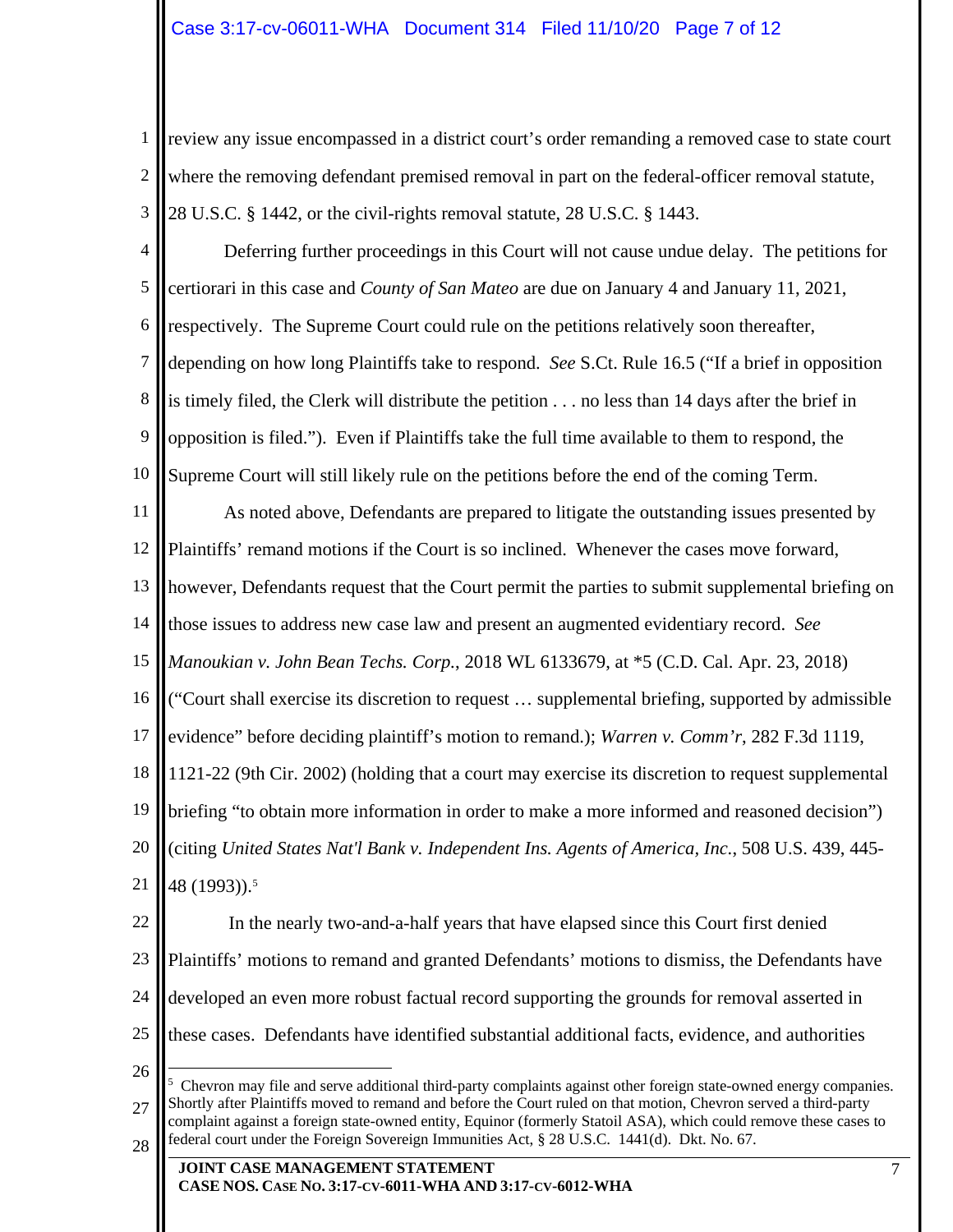<span id="page-7-0"></span>

| 1              | confirming that removal is proper under the Outer Continental Shelf Lands Act and the federal                                                                                                                                                                                                                                                       |                                                                                                  |  |  |
|----------------|-----------------------------------------------------------------------------------------------------------------------------------------------------------------------------------------------------------------------------------------------------------------------------------------------------------------------------------------------------|--------------------------------------------------------------------------------------------------|--|--|
| $\overline{2}$ | officer removal statute. Defendants would respectfully request the opportunity to present this                                                                                                                                                                                                                                                      |                                                                                                  |  |  |
| 3              | more developed factual record to the Court for its consideration. Given the stakes of this                                                                                                                                                                                                                                                          |                                                                                                  |  |  |
| 4              |                                                                                                                                                                                                                                                                                                                                                     | litigation—and given that this Court has already concluded that Plaintiffs' claims fail on the   |  |  |
| 5              |                                                                                                                                                                                                                                                                                                                                                     | merits—there is no reason to resolve the question of whether federal jurisdiction exists without |  |  |
| 6              | the benefit of a full and complete record, accompanied by full and complete argument. <sup>6</sup> That                                                                                                                                                                                                                                             |                                                                                                  |  |  |
| $\overline{7}$ |                                                                                                                                                                                                                                                                                                                                                     | said, for the reasons stated above, Defendants believe it would be more efficient to defer any   |  |  |
| 8              |                                                                                                                                                                                                                                                                                                                                                     | further proceedings in this Court until the Supreme Court has resolved Defendants' forthcoming   |  |  |
| 9              | petitions for writ of certiorari.                                                                                                                                                                                                                                                                                                                   |                                                                                                  |  |  |
| 10             |                                                                                                                                                                                                                                                                                                                                                     |                                                                                                  |  |  |
| 11             | Dated:<br>November 10, 2020                                                                                                                                                                                                                                                                                                                         | Respectfully submitted,                                                                          |  |  |
| 12             |                                                                                                                                                                                                                                                                                                                                                     | <b>CITY OF OAKLAND</b>                                                                           |  |  |
| 13             |                                                                                                                                                                                                                                                                                                                                                     | By: /s/ Malia McPherson                                                                          |  |  |
| 14             |                                                                                                                                                                                                                                                                                                                                                     | BARBARA J. PARKER (State Bar #069722)                                                            |  |  |
| 15             |                                                                                                                                                                                                                                                                                                                                                     | <b>City Attorney</b><br>MARIA BEE (State Bar #167716)                                            |  |  |
| 16             |                                                                                                                                                                                                                                                                                                                                                     | <b>Chief Assistant City Attorney</b><br>MALIA MCPHERSON (State Bar #313918)                      |  |  |
| 17             |                                                                                                                                                                                                                                                                                                                                                     | Deputy City Attorney                                                                             |  |  |
| 18             | One Frank H. Ogawa Plaza, 6th Floor<br>Oakland, California                                                                                                                                                                                                                                                                                          |                                                                                                  |  |  |
|                |                                                                                                                                                                                                                                                                                                                                                     | Tel.: (510) 238-3601                                                                             |  |  |
| 19             | Fax: (510) 238-6500<br>Email:mmcpherson@oaklandcityattorney.org                                                                                                                                                                                                                                                                                     |                                                                                                  |  |  |
| 20<br>21       |                                                                                                                                                                                                                                                                                                                                                     | <b>CITY AND COUNTY OF SAN</b><br><b>FRANCISCO</b>                                                |  |  |
| 22             |                                                                                                                                                                                                                                                                                                                                                     | By: /s/ Matthew D. Goldberg                                                                      |  |  |
| 23             |                                                                                                                                                                                                                                                                                                                                                     | DENNIS J. HERRERA, State Bar #139669                                                             |  |  |
| 24             |                                                                                                                                                                                                                                                                                                                                                     | <b>City Attorney</b>                                                                             |  |  |
| 25             |                                                                                                                                                                                                                                                                                                                                                     |                                                                                                  |  |  |
| 26             | $6$ Defendants submit that Plaintiffs' requests to amend their complaints and seek vacatur of the Court's ruling on<br>personal jurisdiction are premature and should move forward, if at all, only after additional briefing on Plaintiffs'                                                                                                        |                                                                                                  |  |  |
| 27             | motions to remand and the Court's decision on whether it has subject matter jurisdiction over these cases. See 969<br>F.3d at 911 n.13 ("If, on remand, the district court determines that the cases must proceed in state court, the Cities<br>are free to move the district court to vacate its personal-jurisdiction ruling.") (emphasis added). |                                                                                                  |  |  |
| 28             | <b>JOINT CASE MANAGEMENT STATEMENT</b>                                                                                                                                                                                                                                                                                                              |                                                                                                  |  |  |
|                | CASE NOS. CASE No. 3:17-CV-6011-WHA AND 3:17-CV-6012-WHA                                                                                                                                                                                                                                                                                            |                                                                                                  |  |  |
|                |                                                                                                                                                                                                                                                                                                                                                     |                                                                                                  |  |  |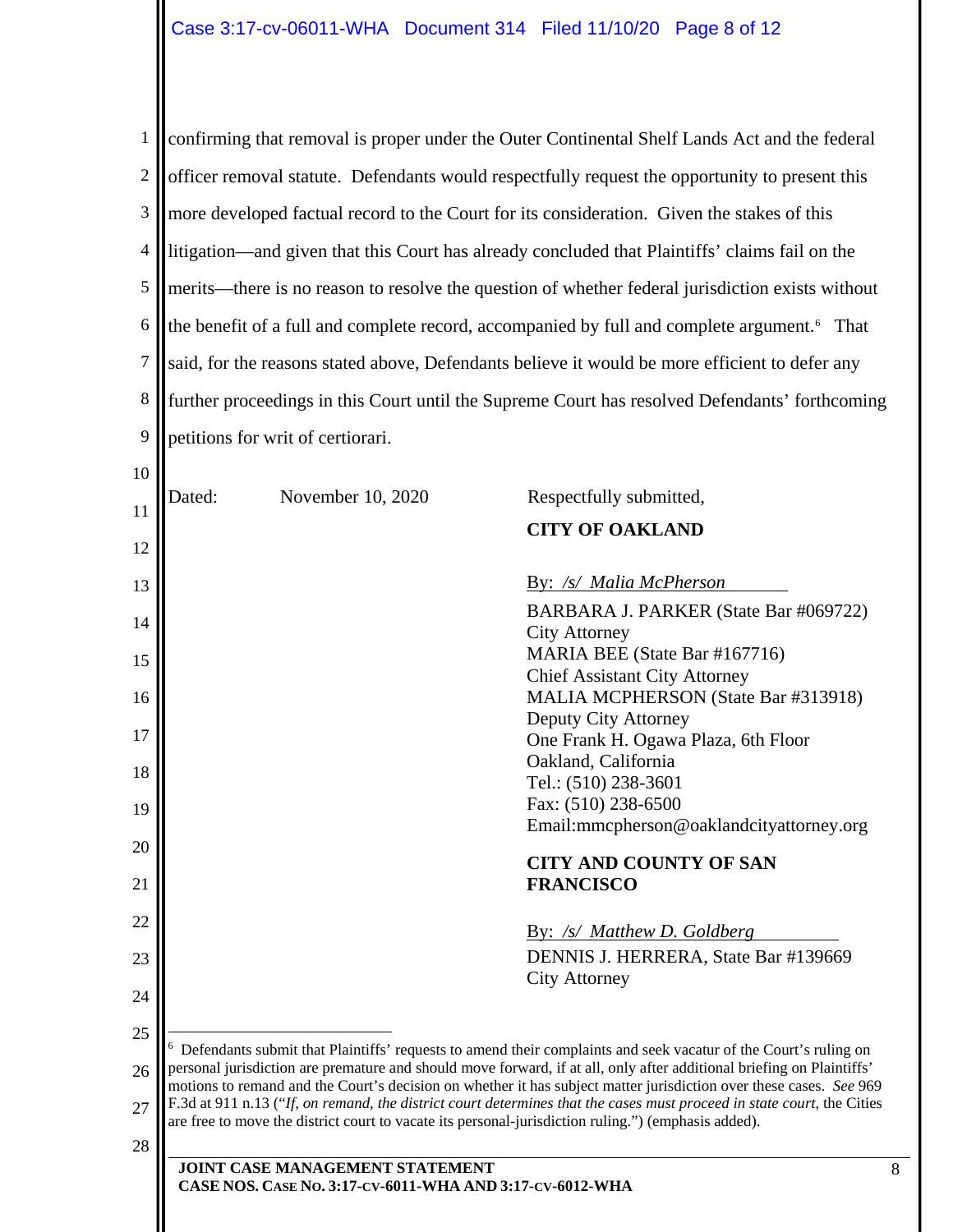|                | Case 3:17-cv-06011-WHA  Document 314  Filed 11/10/20  Page 9 of 12 |                                                          |                                                                                 |
|----------------|--------------------------------------------------------------------|----------------------------------------------------------|---------------------------------------------------------------------------------|
|                |                                                                    |                                                          |                                                                                 |
| 1              |                                                                    |                                                          | RONALD P. FLYNN, State Bar #184186                                              |
| $\overline{c}$ |                                                                    | <b>Chief Deputy City Attorney</b>                        | YVONNE R. MERÉ, State Bar #173594                                               |
| 3              |                                                                    |                                                          | Chief of Complex and Affirmative Litigation<br>ROBB W. KAPLA, State Bar #238896 |
|                |                                                                    | Deputy City Attorney                                     |                                                                                 |
| 4              |                                                                    | #240776 Deputy City Attorney                             | MATTHEW D. GOLDBERG, State Bar                                                  |
| 5              |                                                                    | City Hall, Room 234                                      |                                                                                 |
| 6              |                                                                    | 1 Dr. Carlton B. Goodlett Place                          | San Francisco, California 94102-4602                                            |
| $\overline{7}$ |                                                                    | Tel.: (415) 554-4748                                     |                                                                                 |
| 8              |                                                                    | Fax: (415) 554-4715                                      | Email: matthew.goldberg@sfcityatty.org                                          |
| 9              |                                                                    |                                                          |                                                                                 |
| 10             |                                                                    | <b>SHER EDLING LLP</b>                                   |                                                                                 |
| 11             |                                                                    | <b>VICTOR M. SHER</b><br><b>MATTHEW K. EDLING</b>        |                                                                                 |
|                |                                                                    | MARTIN D. QUIÑONES                                       |                                                                                 |
| 12             |                                                                    | <b>ADAM M. SHAPIRO</b>                                   |                                                                                 |
| 13             |                                                                    | <b>KATIE H. JONES</b>                                    |                                                                                 |
| 14             |                                                                    | 100 Montgomery St. Ste. 1410                             |                                                                                 |
| 15             |                                                                    | San Francisco, CA 94104<br>Telephone: (628) 231-2500     |                                                                                 |
| 16             |                                                                    | Email: vic@sheredling.com                                |                                                                                 |
| 17             |                                                                    | matt@sheredling.com                                      | marty@sheredling.com                                                            |
|                |                                                                    |                                                          | adam@sheredling.com                                                             |
| 18             |                                                                    | katie@sheredling.com                                     |                                                                                 |
| 19             |                                                                    | <b>ALTSHULER BERZON LLP</b>                              |                                                                                 |
| 20             |                                                                    | <b>MICHAEL RUBIN</b>                                     |                                                                                 |
| 21             |                                                                    | <b>BARBARA J. CHISHOLM</b><br>177 Post Street, Suite 300 |                                                                                 |
| 22             |                                                                    | San Francisco, CA 94108                                  |                                                                                 |
| 23             |                                                                    | Tel: (415) 421-7151<br>michael@altshulerberzon.com       |                                                                                 |
| 24             |                                                                    | bchisholm@altshulerberzon.com                            |                                                                                 |
| 25             |                                                                    |                                                          |                                                                                 |
| 26             |                                                                    |                                                          |                                                                                 |
| 27             |                                                                    |                                                          |                                                                                 |
|                |                                                                    |                                                          |                                                                                 |
| 28             | JOINT CASE MANAGEMENT STATEMENT                                    |                                                          |                                                                                 |
|                | CASE NOS. CASE No. 3:17-CV-6011-WHA AND 3:17-CV-6012-WHA           |                                                          |                                                                                 |

9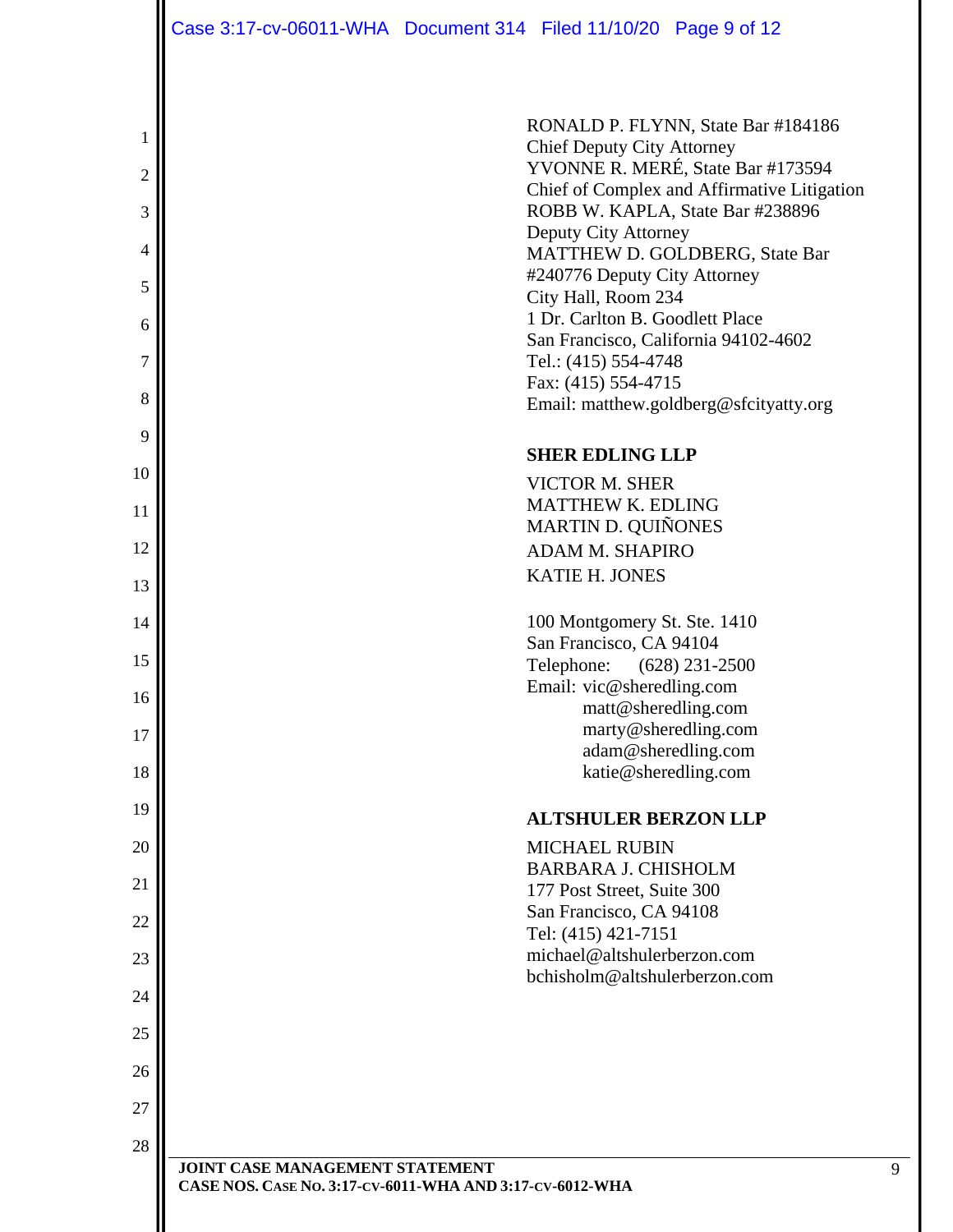| 1              | <u>s/ Theodore J. Boutrous, Jr.</u>                                                         |
|----------------|---------------------------------------------------------------------------------------------|
| $\mathfrak{2}$ | Theodore J. Boutrous, Jr.                                                                   |
| 3              | GIBSON, DUNN & CRUTCHER LLP<br>333 South Grand Avenue                                       |
| 4              | Los Angeles, CA 90071-3197<br>Telephone: (213) 229-7000                                     |
| 5              | Email: tboutrous@gibsondunn.com                                                             |
| 6              | Andrea E. Neuman<br>William E. Thomson                                                      |
| 7              | GIBSON, DUNN & CRUTCHER LLP                                                                 |
| 8              | 333 South Grand Avenue<br>Los Angeles, CA 90071                                             |
| 9              | Telephone: (213) 229-7000<br>Facsimile: (213) 229-7520                                      |
| 10             | Email: aneuman@gibsondunn.com<br>Email: wthomson@gibsondunn.com                             |
| 11             | Joshua S. Lipshutz                                                                          |
| 12             | GIBSON, DUNN & CRUTCHER LLP                                                                 |
| 13             | 1050 Connecticut Avenue, N.W.<br>Washington, DC 20036-5306                                  |
| 14             | Telephone: (202) 955-8500<br>Email: jlipshutz@gibsondunn.com                                |
| 15             | Neal S. Manne ( <i>pro hac vice</i> )                                                       |
| 16             | Johnny W. Carter (pro hac vice)                                                             |
| 17             | Erica Harris (pro hac vice)<br>Steven Shepard (pro hac vice)                                |
| 18             | <b>SUSMAN GODFREY LLP</b><br>1000 Louisiana, Suite 5100                                     |
| 19             | Houston, TX 77002<br>Telephone: (713) 651-9366                                              |
| 20             | Facsimile: (713) 654-6666                                                                   |
| 21             | Email: nmanne@susmangodfrey.com<br>Email: jcarter@susmangodfrey.com                         |
| 22             | Email: eharris@susmangodfrey.com<br>Email: shepard@susmangodfrey.com                        |
| 23             | Herbert J. Stern (pro hac vice)                                                             |
| 24             | Joel M. Silverstein (pro hac vice)                                                          |
| 25             | STERN & KILCULLEN, LLC<br>325 Columbia Turnpike, Suite 110                                  |
| 26             | Florham Park, NJ 07932-0992<br>Telephone: (973) 535-1900                                    |
| 27             | Facsimile: (973) 535-9664                                                                   |
| 28             | Email: hstern@sgklaw.com                                                                    |
|                | JOINT CASE MANAGEMENT STATEMENT<br>CASE NOS. CASE No. 3:17-CV-6011-WHA AND 3:17-CV-6012-WHA |
|                |                                                                                             |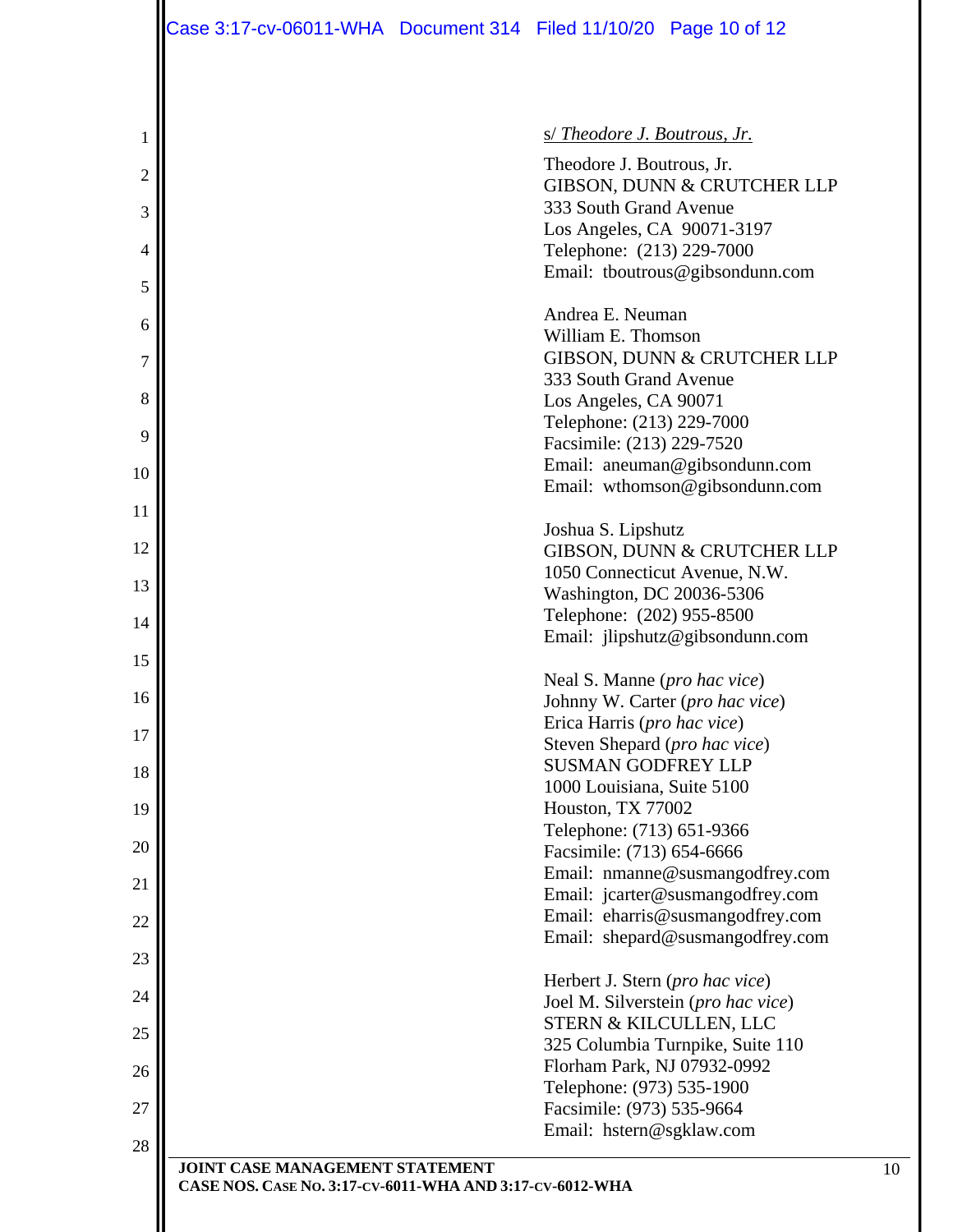|                                                                        | Case 3:17-cv-06011-WHA  Document 314  Filed 11/10/20  Page 11 of 12                                                                                                                                                                                                                                                       |                                                                                                                                                                                                                                       |
|------------------------------------------------------------------------|---------------------------------------------------------------------------------------------------------------------------------------------------------------------------------------------------------------------------------------------------------------------------------------------------------------------------|---------------------------------------------------------------------------------------------------------------------------------------------------------------------------------------------------------------------------------------|
| 1<br>$\overline{2}$<br>3<br>$\overline{4}$<br>5<br>6<br>$\overline{7}$ | By: /s/ Jonathan W. Hughes<br>Jonathan W. Hughes<br>ARNOLD & PORTER KAYE SCHOLER<br><b>LLP</b><br>Three Embarcadero Center, 10th Floor<br>San Francisco, California 94111-4024                                                                                                                                            | Email: jsilverstein@sgklaw.com<br>Attorneys for Defendant-Appellee CHEVRON<br><b>CORPORATION</b><br>By: /s/ Sean C. Grimsley<br>Sean C. Grimsley<br><b>BARTLIT BECK LLP</b><br>1801 Wewatta St., Suite 1200<br>Denver, Colorado 80202 |
| 8<br>9                                                                 | Telephone: (415) 471-3100<br>Facsimile: (415) 471-3400<br>Email: jonathan.hughes@apks.com                                                                                                                                                                                                                                 | Telephone: 303-592-3123<br>Facsimile: 303-592-3140<br>Email: sean.grimsley@bartlitbeck.com                                                                                                                                            |
| 10<br>11<br>12<br>13<br>14<br>15<br>16                                 | Matthew T. Heartney<br>John D. Lombardo<br>ARNOLD & PORTER KAYE SCHOLER<br><b>LLP</b><br>777 South Figueroa Street, 44th Floor<br>Los Angeles, California 90017-5844<br>Telephone: (213) 243-4000<br>Facsimile: (213) 243-4199<br>E-mail: matthew.heartney@apks.com<br>E-mail: john.lombardo@apks.com<br>Philip H. Curtis | <b>Attorneys for Defendant</b><br><b>CONOCOPHILLIPS</b>                                                                                                                                                                               |
| 17<br>18<br>19<br>20<br>21<br>22                                       | Nancy Milburn<br>ARNOLD & PORTER KAYE SCHOLER<br><b>LLP</b><br>250 West 55th Street<br>New York, NY 10019-9710<br>Telephone: (212) 836-8383<br>Facsimile: (212) 715-1399<br>Email: philip.curtis@apks.com<br>Email: nancy.milburn@apks.com                                                                                |                                                                                                                                                                                                                                       |
| 23                                                                     | Attorneys for Defendant BP P.L.C.                                                                                                                                                                                                                                                                                         |                                                                                                                                                                                                                                       |
| 24<br>25                                                               | By: /s/ Dawn Sestito                                                                                                                                                                                                                                                                                                      | By: /s/ Gary T. Lafayette                                                                                                                                                                                                             |
| 26<br>27<br>28                                                         | M. Randall Oppenheimer<br>Dawn Sestito<br>O'MELVENY & MYERS LLP<br>400 South Hope Street<br>Los Angeles, California 90071-2899                                                                                                                                                                                            | Gary T. Lafayette (SBN 88666)<br>LAFAYETTE KUMAGAI LLP<br>1300 Clay Street, Suite 810<br>Oakland, California 94612<br>Telephone: (415) 357-3600                                                                                       |
|                                                                        | JOINT CASE MANAGEMENT STATEMENT<br>CASE NOS. CASE No. 3:17-CV-6011-WHA AND 3:17-CV-6012-WHA                                                                                                                                                                                                                               | 11                                                                                                                                                                                                                                    |